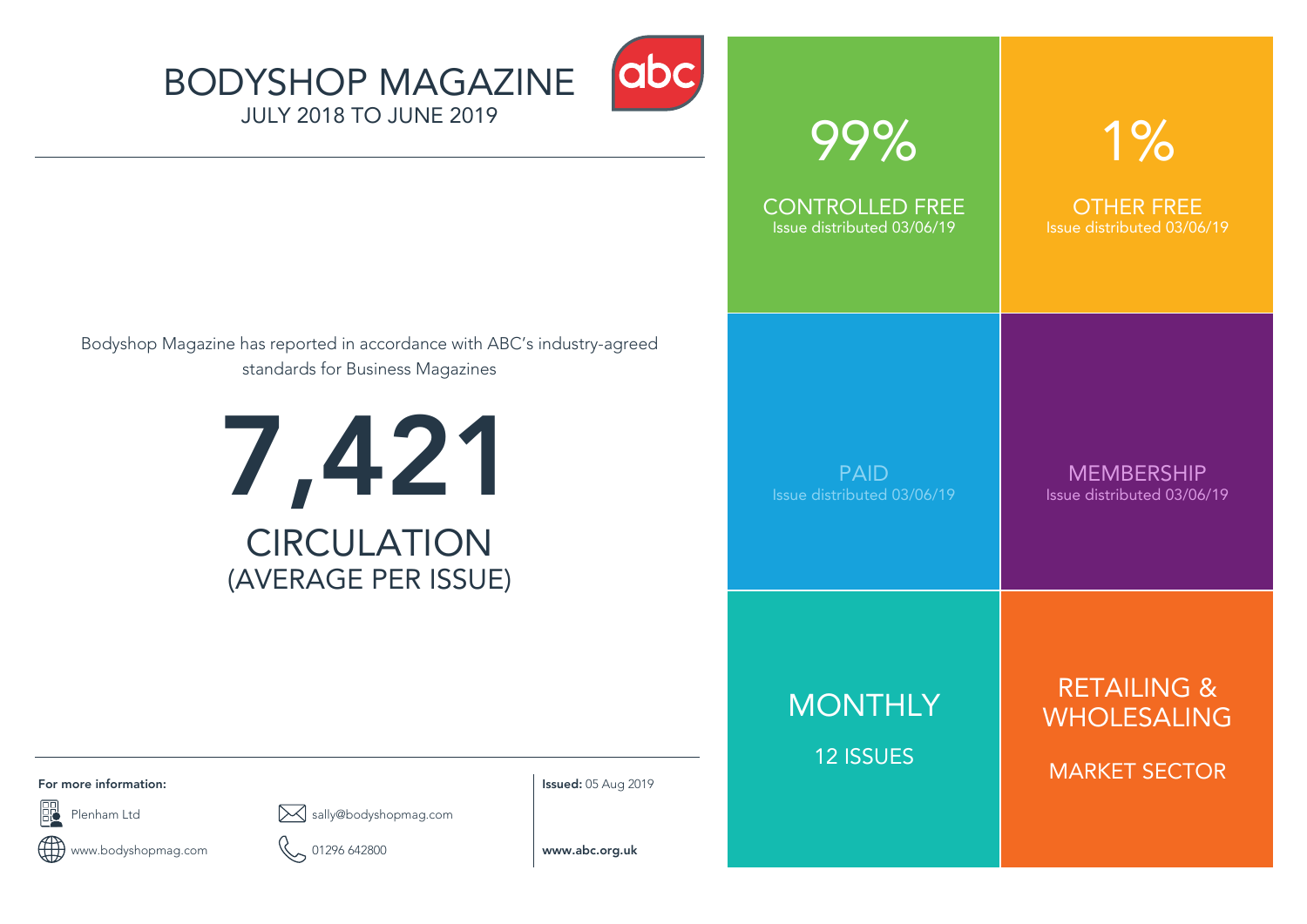

| <b>AUDIT ISSUE ANALYSIS</b>  | <b>TOTAL</b> | <b>UNITED</b><br>KINGDOM | <b>OTHER</b><br><b>COUNTRIES</b> | <b>PRINT</b><br><b>EDITION</b> | <b>UNITED</b><br><b>KINGDOM</b> | <b>OTHER</b><br><b>COUNTRIES</b> | <b>DIGITAL</b><br><b>EDITION</b> | <b>UNITED</b><br><b>KINGDOM</b> | <b>OTHER</b><br><b>COUNTRIES</b> |
|------------------------------|--------------|--------------------------|----------------------------------|--------------------------------|---------------------------------|----------------------------------|----------------------------------|---------------------------------|----------------------------------|
| ISSUE DISTRIBUTED 03/06/19   | 7,179        | 7,056                    | 123                              | 7,179                          | 7,056                           | 123                              |                                  | н                               |                                  |
| <b>FREE COPIES</b>           | 7,179        | 7,056                    | 123                              | 7,179                          | 7,056                           | 123                              | $\equiv$                         | $\overline{\phantom{a}}$        |                                  |
| <b>CONTROLLED FREE</b>       | 7,107        | 6,984                    | 123                              | 7,107                          | 6,984                           | 123                              |                                  |                                 |                                  |
| REQUESTED (INDIVIDUAL)       | 4,934        | 4,855                    | 79                               | 4,934                          | 4,855                           | 79                               | ٠                                | ٠                               |                                  |
| <b>REQUESTED (COLLEAGUE)</b> | 2,173        | 2,129                    | 44                               | 2,173                          | 2,129                           | 44                               | ٠                                | ÷                               |                                  |
| NON-REQUESTED (NAME)         | ٠            | $\sim$                   | ٠                                | ٠                              |                                 |                                  | ٠                                | $\sim$                          |                                  |
| NON-REQUESTED (JOB)          | $\sim$       | $\sim$                   |                                  | ÷                              | н.                              |                                  | ۰.                               | ٠                               |                                  |
| <b>OTHER FREE</b>            | 72           | 72                       | $\sim$                           | 72                             | 72                              | $\sim$                           | $\sim$                           | $\sim$                          |                                  |
| NON-CONTROLLED FREE          | 72           | 72                       | $\sim$                           | 72                             | 72                              | $\sim$                           | $\overline{\phantom{m}}$         | $\sim$                          |                                  |
| MONITORED FREE DISTRIBUTION  |              |                          | $\sim$                           | $\overline{\phantom{a}}$       |                                 |                                  |                                  |                                 |                                  |
| SAMPLE FREE DISTRIBUTION     |              | $\overline{\phantom{a}}$ | $\overline{\phantom{a}}$         |                                | $\sim$                          |                                  |                                  |                                 |                                  |
| <b>MEMBERSHIP COPIES</b>     |              |                          |                                  |                                |                                 |                                  |                                  |                                 |                                  |
| <b>PAID COPIES</b>           |              |                          |                                  |                                |                                 |                                  |                                  |                                 |                                  |
| <b>PAID SUBSCRIPTIONS</b>    |              |                          |                                  |                                |                                 |                                  |                                  |                                 |                                  |
| <b>INDIVIDUAL</b>            |              |                          |                                  |                                |                                 |                                  |                                  |                                 |                                  |
| MULTIPLE COPY                |              |                          | $\sim$                           |                                |                                 |                                  |                                  |                                 |                                  |
| CORPORATE                    |              |                          |                                  |                                |                                 |                                  |                                  |                                 |                                  |
| <b>PAID SINGLE COPIES</b>    |              |                          | ÷                                |                                |                                 |                                  |                                  |                                 |                                  |